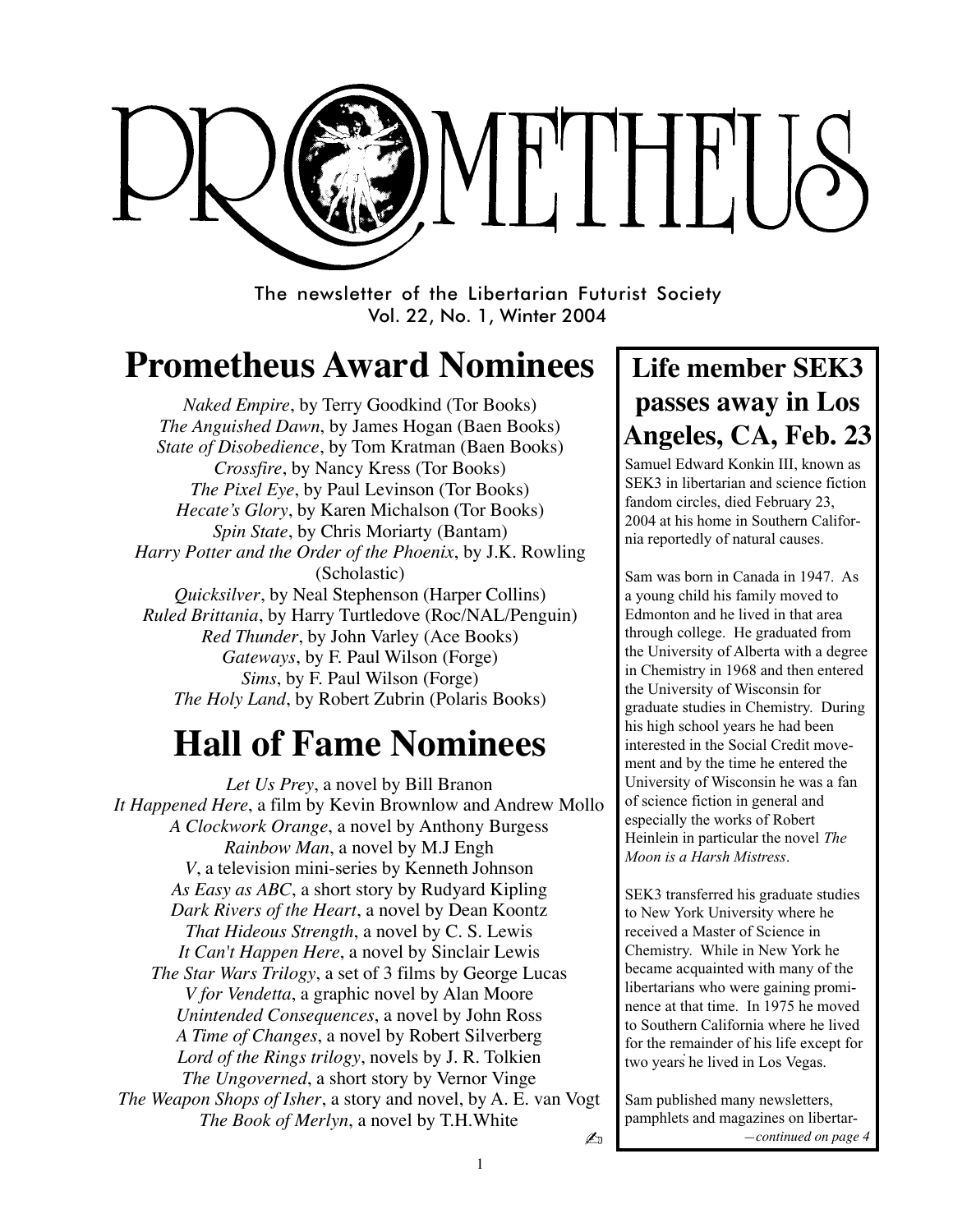The Prometheus Awards have gained more recognition, and more respect, in the science fictional community than might have been anticipated when they were first established. Publishers supply copies of nominees to a mailing list of LFS Sponsors, and authors attend Prometheus Award ceremonies, even if they aren't part of the libertarian community. At least some of the reason for this has to be that winning the Prometheus Award helps to increase a book's audience. And since that's what the awards were instituted for, we can count them as having a measure of success.

*Prometheus,* with all it contains, represents the face of the Libertarian Futurist Society to the rest of the world. Not only does this publication serve to inform members of nominees and relevant organizational news, but it also serves to inform the rest of the world what our reviewers think of the novels that we nominate.

Due to this, I believe it is of extreme

## **Editorial**

But this recognition is an asset whose value has to be maintained. If we give awards to books that don't merit them, readers will put less value on the Prometheus Award—and in the long run, so will authors and publishers.

Choosing award recipients is a delicate balancing act. Recipients should have libertarian content, envisioning a free future, or a movement to attain freedom, or showing the dangers of arbitary power; and it's even better if the

### **From the Incoming Editor**

importance that we receive reviews of these nominees from as much of the membership as possible. How we as an organization view nominees is more than just the few people who currently write reviews of these books.

I'm not looking for Gene Siskel. As a member, you've read a nominee. It is possible that you loved it, hated it or

author has something new to say about libertarianism. But recipients should appeal to general readers, not just to people who already agree with libertarian ideas; the fictional content has to carry its own weight. On the other hand, the ideas must be there; claiming popular or well written books as "libertarian" on any vague pretext will do nothing to expose more readers to libertarian themes.

In a few months, LFS members will be voting on this year's award nominees. Read carefully; your choices matter.

didn't find anything remarkable about it. Write down your thoughts! Tell us why you felt the way you did. If you felt anger, joy or boredom - let it show in your review. And when you are done, what should you do with it? Mail or email it in.

✍ It doesn't take a professional book reviewer to submit reviews. It just takes somebody who cares.



*Prometheus* is a quarterly publication of the Libertarian Futurist Society (URL: http://www.lfs.org)

> Editor: William H. Stoddard Layout Editor: Bruce Sommer

Contributing Editors: Michael Grossberg, Bill Howell, Lynn Maners, Steve Trinward

> Letters, submissions: Bruce Sommer P.O. Box 110543 Campbell, CA 95011-0543 bes-lfs1979@sommerfamily.org

Subscriptions, advertisements: Libertarian Futurist Society 650 Castro St., Suite 120-433 Mountain View, CA 94041 moulton@moulton.com

 Basic memberships: \$25/yr (\$30 overseas) Full memberships: \$50/yr. Sponsors: \$100/yr. Benefactors: \$200/yr. Subscriptions: \$20 (\$25 overseas) All membership s include one-year subscriptions.

Changes of address: Please send any changes in your mailing address or e-mail address to Victoria Varga at the address above.

Classified ads: 50 cents/word, 10 percent off for multiple insertions. Display ad rates available.

Send memberships, subscriptions, and newsletter ads with checks made out to the Libertarian Futurist Society.

. *Prometheus* is copyright 2004 by the Libertarian Futurist Society. The Libertarian Futurist Society retains a nonexclusive license to republish accepted articles on its Web site; all other rights revert to the author on publication. Bylined articles are strictly the opinion of the signed author and do not necessarily reflect the opinion of the Libertarian Futurist Society's membership.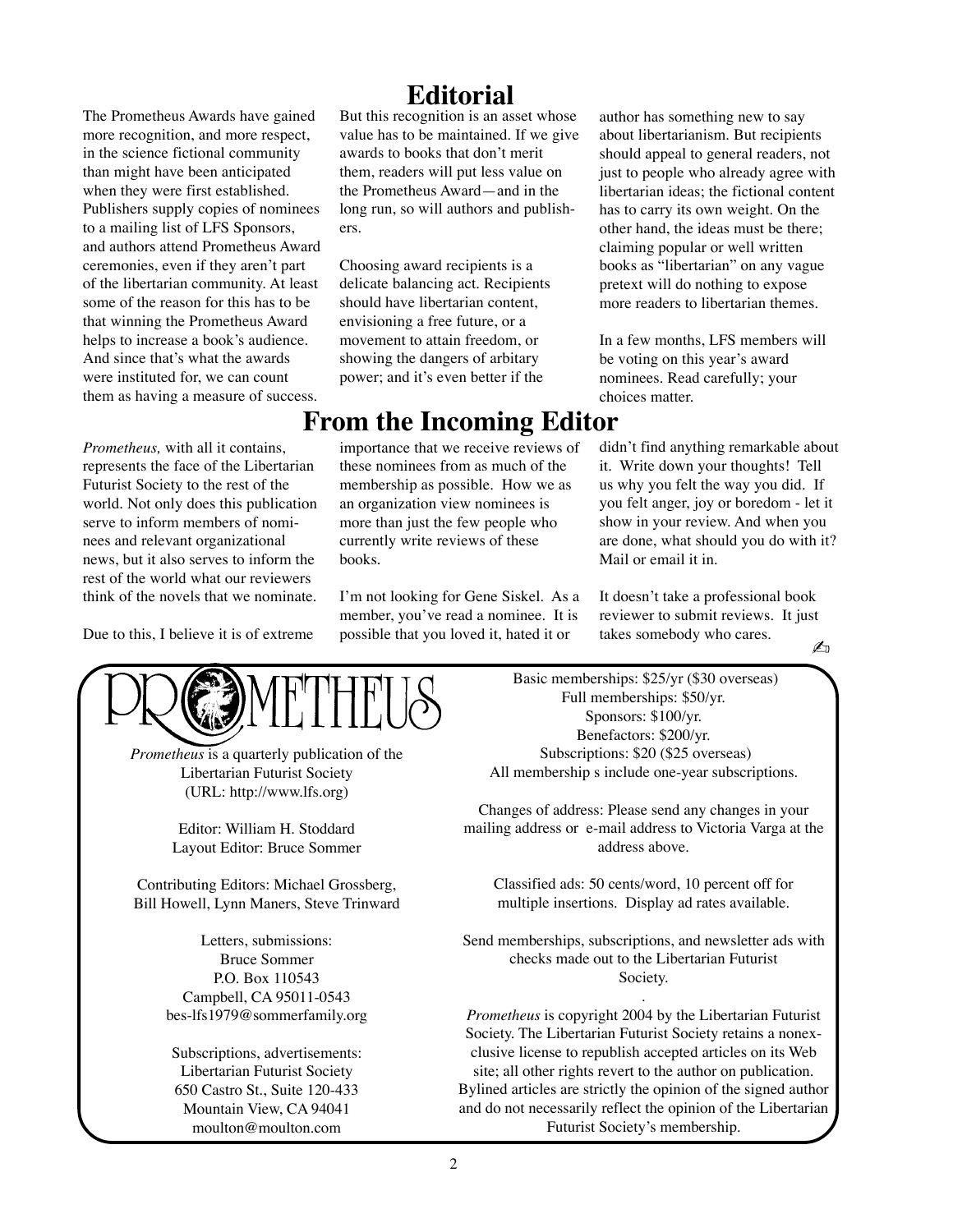### **Letters, News, and Notes**

#### **Publishing News**

Six years in the making, *Molôn Labé!* (mo-LAWN lah-BAY), by Boston T. Party (Javelin Press) has been confirmed to ship in February, 2004.

The story revolves around Wyoming Governor James Wayne Preston, a decorated Desert Storm Marine helo pilot, elected in 2014 on the Laissez-Faire Party ticket, who must deal with the tyranny of the U.S. Government in his efforts to bring greater freedom to the people of the State of Wyoming. Will the conflict between the U.S. Government and the State of Wyoming lead to secession?

More information can be found at http://www.javelinpress.com/ molon\_labe.html.

#### **Film and Television News**

David Heyman, the producer of the Harry Potter films, and producer Mike Medavoy have hired Tim Minear, a genre television producer (Angels and Wonderfalls), to script an adaptation of Robert Heinlein's The Moon Is a Harsh Mistress for film production. Minear describes himself as a Heinlein fan and states that he wishes to stay as close as possible to the spirit of Heinlein's story, citing the script of The Lord of the Rings as a model for the type of adaptation he wants to do.

#### **Awards**

The Libertarian Alliance, a British libertarian organization, has announced its Liberty Awards for 2003, in association with the Libertarian International. The awards were presented November 22-23, 2003, at Liberty 2003: The Annual Conference of the Libertarian Alliance and the Libertarian International, in London's National Liberal Club. The Liberty in Theory Award went to David Marsland, Professor of Health Informatics at Brunel University, for his contributions to the sociological study of open societies and his critiques of biases in mainstream sociology. The Liberty in Action Award went to Dr. Robert Lefever for his demonstration of the possibility of free-market alternatives to Britain's National Health Service and his work in the treatment of addic-tion. The Dead Liberties Award went to Peter Fahy, Chief Constable of Cheshire, for his investigation of Peter Forster, Bishop of Chester, following Forster's statement that homosexuals should seek psychiatric help in changing their sexual orientation, even though making such statements infringed no existing British law. For further information

on these award, e-mail to Dr. Chris R. Tame at director@libertarian.co.uk .

#### **Commercial Ventures**

SpaceDev, a space technology corporation, has been awarded a \$200,000 contract from DARPA to undertake conceptual design of orbital constellations made up of hundreds of small satellites. This is one of six current contracts; SpaceDev also has contracts with Scaled Composites and the Missile Defense Agency and three contracts with the Air Force Research Laboratories.

Other SpaceDev accomplishments include launching CHIPSat, the first orbital Internet node, on January 12, 2003, and testing an innovative rocket motor in a supersonic manned vehicle on December 17, 2003.

For more information, see http://www.spacedev.com .

✍

#### **Advertisement**

Now unreduced print in *The (Libertarian) Connection,* open-forum magazine since 1968. Subscribers may insert two pages/issue free, unedited. Lots of stimulating conversation. Eight issues (year) \$20. Strauss, 10 Hill #22-LP, Newark NJ 01702.

## **LFS Directory**

*Director:* Victoria Varga (vvarga@rochester.rr.com, 585-582-1068)

*Assistant Director:* Fran Van Cleave

✩

*Webmaster:* Tod Casasent (kuroneko@kuroneko.org)

✩

*Board of Directors:* Chris Hibbert, President (hibbert@mydruthers.com, 650-968-6319); William Stoddard, Vice President; Fred Moulton, Treasurer; Tod Casasent; Michael Grossberg; Lynn Maners; Joseph Martino; Bruce Sommer; Victoria Varga.

✩

*Committee Chairs:* Victoria Varga, Finances; David Tuchman, Membership Services; Chris Hibbert, Publicity; Fred Moulton, Programming; Michael Grossberg, Best Novel Awards; Lynn Maners, Hall of Fame Awards; Bruce Sommer, Special Awards

<sup>✩</sup>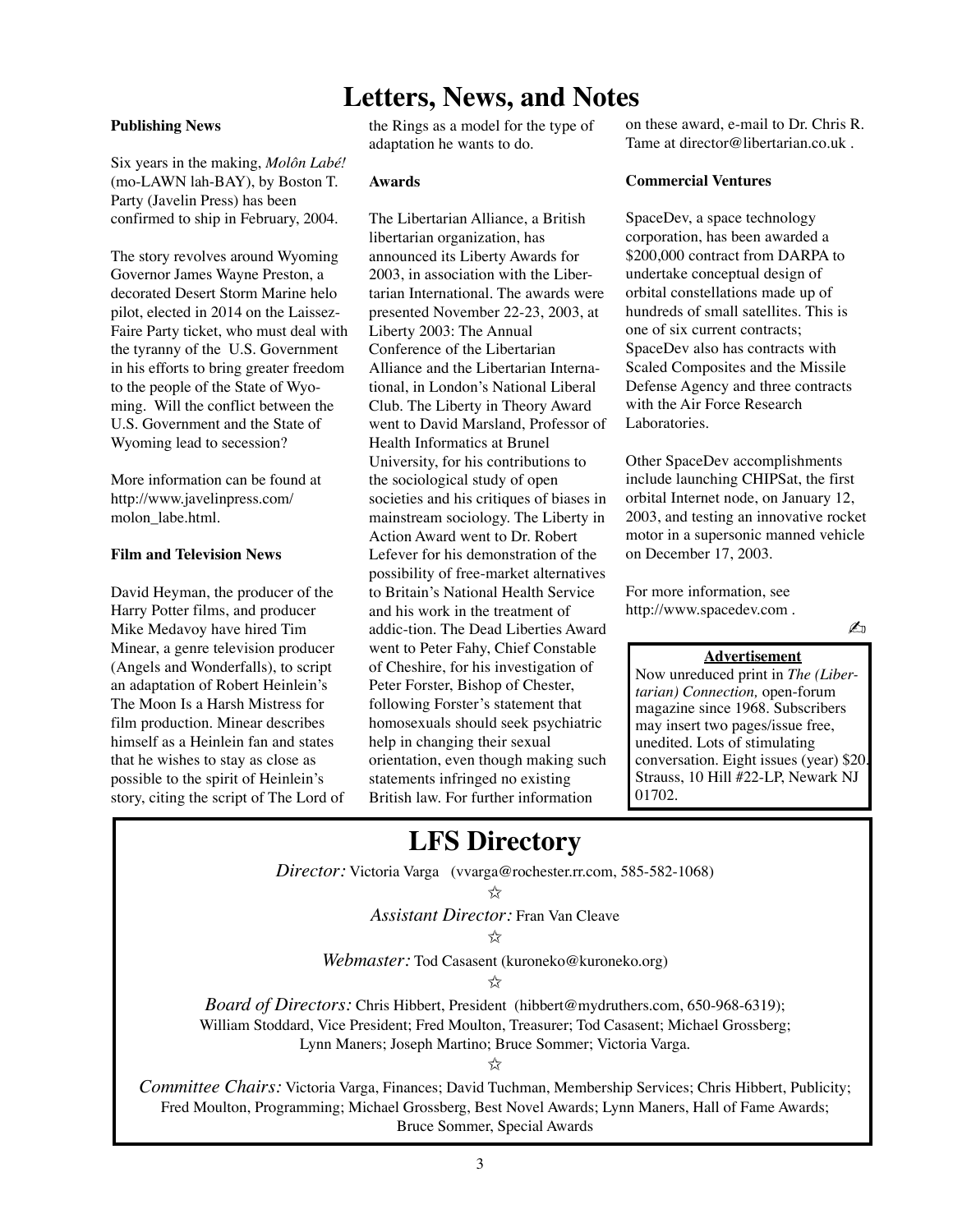#### *continued from page 1—*

ian topics. He was an early member of the Libertarian Futurist Society and was the Fan Guest of Honor at the 1984 Coppercon. He began publishing the Daily Frefanzine at major Science Fiction conventions and it was a common sight at many Worldcons. In this magazine *New Libertarian* he published a full issue devoted to Robert Heinlein.

✍

## **A Tribute to SEK3**

On the properly Discordian 23rd of February, 2004, at age 56, the libertarian/science fiction fan/writer/ activist/publisher, and one of the founding members of the LFS, Samuel Edward Konkin III, passed away in his apartment in West Los Angeles, California, apparently of natural causes.

SEK3's influence on libertarian science fiction was pervasive. In 1973 and 1974 Sam serialized my 25,000-word interview with Robert A. Heinlein across six issues of his semiprozine,

*New Libertarian Notes*, combining publication with J.J. Pierce's *Renaissance*, which increased circulation of both publications by ten times. SEK3 published 101 weekly issues of *New Libertarian Weekly* from December 1975 through January 1978, and subsequently *New Libertarian*, which devoted a yearly issue to libertarian science fiction and published significant contributions by such writers as Robert Anton Wilson and Robert Shea, Brad Linaweaver, L. Neil Smith, Victor Koman, and me, all of whom were represented in a widely distributed Heinlein memorial issue in 1990, SEK3's largest circulation magazine issue, period.

Sam considered that fiction and drama—in particular science fiction and fantasy—were more important in changing society than nonfiction, and he made it a point to surround himself with talented novelists, playwrights, and screenwriters. He



Photo of Samuel Edward Konkin III in 2003 by J. Kent Hastings. Copyright ' 2003 J. Kent Hastings. All rights reserved. Used by permission.

did not consider science fiction and fantasy peripheral to his work as a libertarian, but the centerpiece of it. His fannishness was not his hobby but the core of his libertarian mission. SEK3 published, made editors of, and inspired the current generation of libertarian science fiction writers, who have won media and publishing credits, critical acclaim, reknown, and sales equaling or exceeding those of our generation's libertarian nonfiction lights.

SEK3's writings on countereconomics were the deep background for my novel, *Alongside Night* (Crown, 1979), which I dedicated to him, and which went on to win endorsements from Milton Friedman, Thomas S. Szasz, Michael Medved, Anthony Burgess, Robert Anton Wilson . . . and the Libertarian Futurist Society's Hall of Fame Prometheus Award.

He also inspired Victor Koman's Prometheus-award novel, *Solomon's Knife* (Franklin Watts,1989). Threetime Prometheus winner Koman says, "I am grateful to Sam for inspiring my novel, *Solomon's Knife*, but what I most will remember him for is his complete, total, and utter fannishness."

Double Prometheus Award winner Brad Linaweaver, co-editor of the Prometheus Award SF anthology, *Free Space* (St. Martins, 1997), called Konkin the "spiritual cheerleader" of that book aswell.

Other than a few long letters I'd written at age 16 for my high-school underground newspaper, Sam was my first publisher. He published my first short stories (which is why he's on the dedication page of my short story collection, *Nasty, Brutish, and Short Stories*) and my first articles in his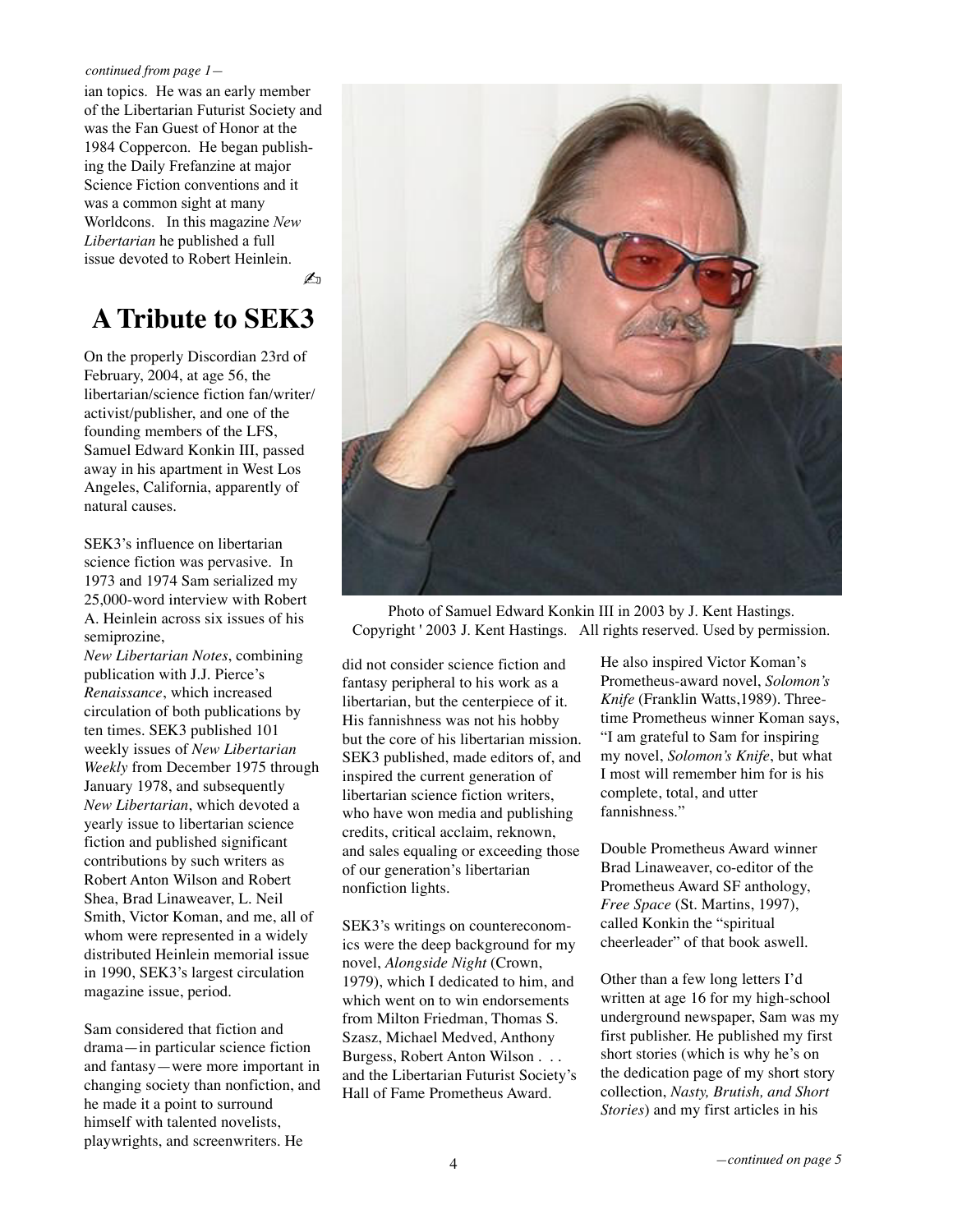magazine, *New Libertarian Notes*, and he made me one of his editors.

From 1974 until his death SEK3 made his living as a pre-press production specialist in magazine and book publishing, beginning as a typesetter and layout specialist, and eventually becoming an accomplished graphic artist and book designer, skills that served him well in his fan activities, including publishing the libertarian apa *Daily FreFanzine* at various SF conventions, including Worldcon, since 1996. He was the book designer and producer of over 60 hardcover and trade paperback books, many of them for Pulpless.Com's science-fiction and fantasy line.

Born July 8, 1947 in Edmonton, Alberta, Canada, SEK3 earned a BS(Hon.) from the University of Alberta, attended graduate school at the University of Wisconsin for two years, and then moved to New York City in his twenties to seek a doctorate in theoretical chemistry at New York University. He achieved a Master's degree there but refused to turn in his doctoral thesis, after he had completed all work, because "I didn't want to spend the rest of my life working for the militaryindustrial complex."(SEK3's NYU thesis advisor, Mark Ratner, subsequently went on to win the 2001 Feynman Award.) SEK3 took a vast cut in security and lifetime pay when he chose to walk away from a doctorate that would have allowed him to teach, design weapons of mass destruction, and pursue other lucrative enterprises. In his later years, unwilling to abandon his principle of living without state subsidies or permissions, he sometimes lived just above poverty level.

Michael Moslow, a roommate of his while Sam was at NYU, tells me Sam's post-graduate research solved a problem in theoretical chemistry that later resulted in several Nobel prizes. Since Sam never wrote up his

dissertation, much less turn it in, we'll never know for sure, but he may also have walked away from what a career leading to a Nobel Prize.

SEK3 was an unending fountain of out-of-the-box thinking, wherever he was. Brock d'Avignon, who worked with Sam in the early 1990's at an Orange County company selling satellite-TV broadcast services to presidential candidates, ascribes Bill Clinton's 1992 presidential election victory to SEK3. He writes, "Sam's action in proposals to presidential candidates with the satellite PhoneVoter Television Network starting in 1992 changed history from uplinking an obscure Arkansas governor with \$50K to Senator McCain in 2000."

Already an active libertarian anarchist before getting involved in fandom, he is credited with coining the fan term "frefan" (libertarian SF fan) and is credited in libertarian circles as the father of "Agorism." He was an inveterate participant at science-fiction and mythopoeic conventions, often throwing room parties. He was 1984 Fan Guest of Honor at Coppercon and regularly attended meetings of the LASFS in Los Angeles and SNAFFU in Las Vegas.

Since his birthday, July 8th, was the day after Heinlein's, Sam threw an open Heinlein–Konkin Birthday Party for libertarians and science fiction fans just about every year.

I first met Sam in 1971 in New York City, at the first libertarian meeting I ever attended, the New York Libertarian Association, in libertarian attorney Gary Greenberg's living room. I'd already started a campus libertarian group at the branch of City University of New York I was attending. Sam, abeliever in the "libertarian alliance" concept of stringing together libertarian groups, immediately found this naive 18 year-old worth talking to.

We found out almost immediately that we shared an interest in science fiction (particularly Robert A. Heinlein) and the works of C.S. Lewis, whose Narnia chronicles I'd read as a child. Sam was only the second other person in my life I'd met who had read Heinlein, and the first other person I'd metwho'd read Lewis. It was Sam who told me that Lewis had written more than the Narnia children's books, introduced me to Lewis's nonfiction and adult fiction, and took me to my first meeting of the C. S. Lewis Society of New York, which we attended together regularly. Sam also took me to my first science fiction convention, 1971's Lunacon, in New York City, to my first World Science Fiction Convention, Torcon, in Toronto, Ontario, in 1973, and to my first meeting of the Los Angeles Science Fantasy Society (LASFS). We joined the just-formed Southern California C. S. Lewis Society together in 1975, and Sam and I each served on its governing council for a number of terms.

In New York, Sam took me to lectures where I met Murray Rothbard, introduced me to the writings of Ludwig von Mises, and took me to my first libertarian conference at Hunter College in New York City, where I first met Robert LeFevre. We audited recorded playings of the Brandens' Basic Principles of Objectivism lectures together, also at Hunter College.

Sam and I tooled around New York City, searching out "underground gourmet" restaurants, and always (on the first day when possible) catching the latest Woody Allen movie or the latest James Bond movie.

Sam was a speaker at both of the libertarian CounterCon conferences on countereconomics I organized in 1974 and 1975.

We left New York together to come out to the promised land, southern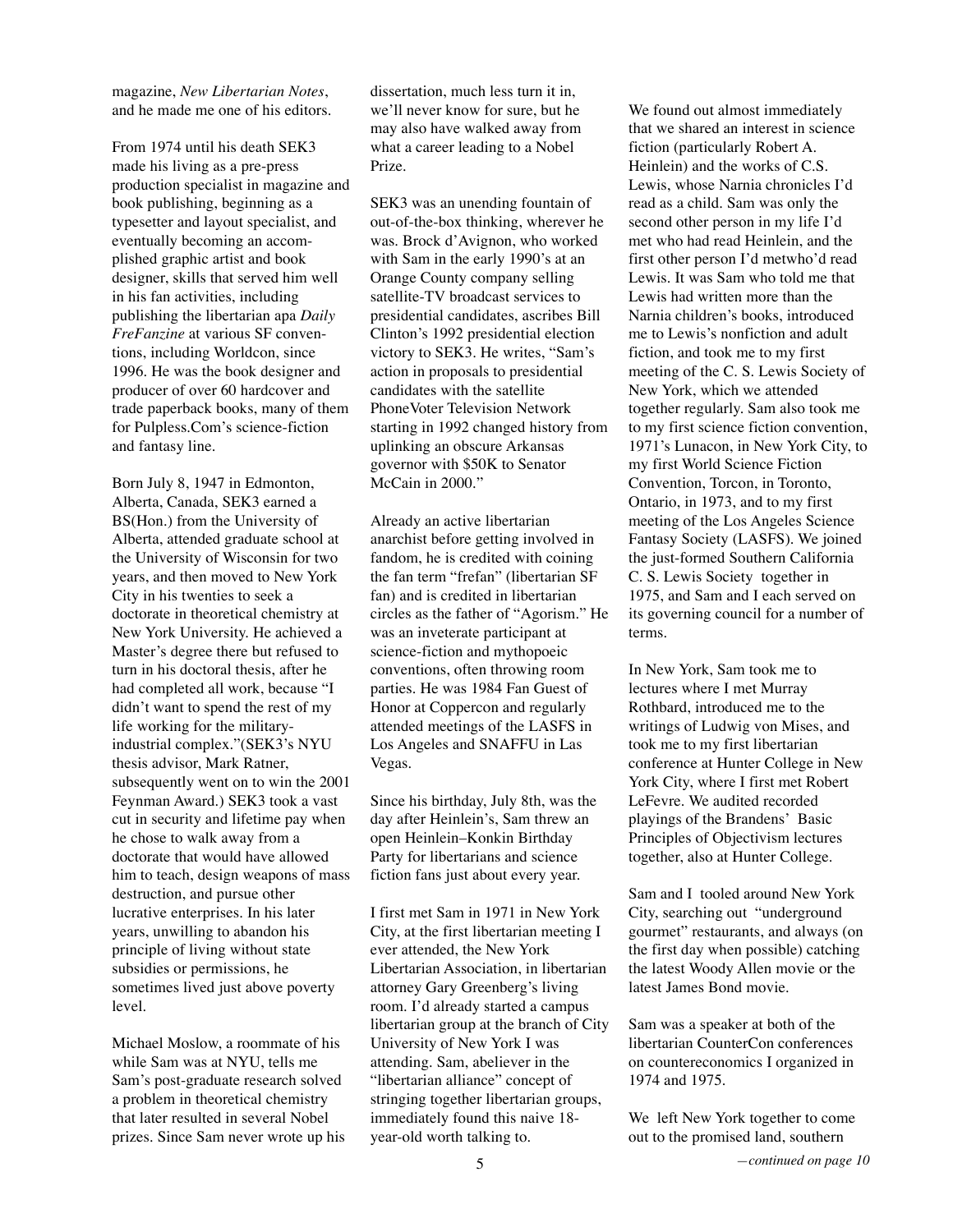# **Book Reviews: Fiction**

Susan Wells and Scott Bieser, *A Drug War Carol* (Big Head Press, 2003)

Looking for a great Libertarian Christmas gift for under \$6.00?

Check out *A Drug War Carol* by Susan Wells and Scott Bieser.

Employing a beautifully drawn comic-book format, *A Drug War Carol* starts off at the Christmas Eve press conference of Scrooge McCzar, who declares medical marijuana "humbug" and orders the arrest of a pot-smoking multiple sclerosis patient, Mary Jane Cratchet.

That night, Scrooge McCzar is visited by the lugubrious chain-dragging ghost of Harry Anslinger, America's first drug czar, who takes him on a journey through history -- the **true** history of our absurdly insane Drug War. It takes true brilliance to cast lying Harry "Mary Jane" Anslinger, who wouldn't have known the truth if it blew his brains out, as our guide to those chest-beating champions of yore who enacted this profoundly racist legislation.

Meticulously researched and footnoted, *A Drug War Carol* goes far beyond any comic-book in presenting us with the information we need to combat the shiny cocoon spun around the festering sore of pot prohibition.

Does this sound a bit too intense for Christmas? If yours truly, who once faced a possible ten years in prison for possession of Ecstasy, can rejoice in ADWC's wonderful satire, I think you and your friends will too.

You may purchase single copies immediately at retail from Renaissance Books, Liberty Book Shop or from Amazon.com, or in comic-book stores throughout North America starting in December.

Multiple copies are available from BigHeadPress. Prices are \$2.95 per copy in quantities of 10 or more, or \$2.45 per copy in quantities of 120 or more, plus shipping. Contact sbieser@bigheadpress.com.

—reviewed by Fran Van Cleave

John Varley, *Red Thunder* (Ace Books, 2003)

*Red Thunder* is mostly a fun book with strong pro-personal -responsibility overtones and private space travel.

It is essentially an updated Heinlein juvenile, maybe targeted at young adults instead of young teens, but it reads almost the same. It also requires the same suspension of disbelief that the Heinlein juveniles did.

Four young people accidently run into an ex-astronaut and end up meeting his idiot-savant cousin, who has invented something that can provide unlimited power to space ships (among other things).

With propulsion taken care of and a handy million dollars (one of the kids and the cousin are rich) they build a space ship and fly it to Mars in three days, beating the Communist Chinese and NASA missions that have been traveling for months.

Along the way you get to know the characters, most of whom are just scraping by. However, they take personal responsibility for their situation and don't blame others. They don't want handouts, and the mother of one character uses firearms to defend her property. All in all good stuff.

Where it breaks down is when they reach Mars. It seems from that point on that Varley is trying to rush things through. The ending, where the technology is turned over to an international agency for safekeeping, is especially disappointing. A private

solution would have been much more satisfactory, not only from a libertarian point of view. It would have been more consistent with the rest of the book.

Overall, while not an ideal candidate for the Prometheus Award, this is a well written book and has quite a bit of appeal for libertarians.

—reviewed by Jorge Codina

James P. Hogan, *The Anguished Dawn* (Baen Books, 2003)

*The Anguished Dawn* is a sequel to James Hogan's *Cradle of Saturn*, a past Prometheus Award finalist for Best Novel.

Both are good stories, but suffer from the same problem. Hogan is over the top in his promotion of a Velikovskian cosmology. It seems that he is not really trying to tell a good story. He is pushing Velikovsky's eccentric theories.

In *Cradle of Saturn*, Earth is devastated by a near collision with a planet ejected from Jupiter. In *The Anguished Dawn* the civilization based in Saturn's moons (the Kronians) decides to return to Earth and help survivors rebuild. A small team is sent. The team is made up of Kronians and former rescued Terrans. Most of the Terrans are unhappy with the Kronian model of mutual aid and want to return to the old Earth statist methods. The Pragmatists, as they call themselves, stage a coup on Earth and assert themselves by force, taking over the Kronian ships and ground base.

One of the rescued Terrans, Landen Keene, has fully integrated himself into the Kronian culture and is very happy with it. He does not want the old statist model to return. Only he can stop the Pragmatists, as only he fully understands what they are doing.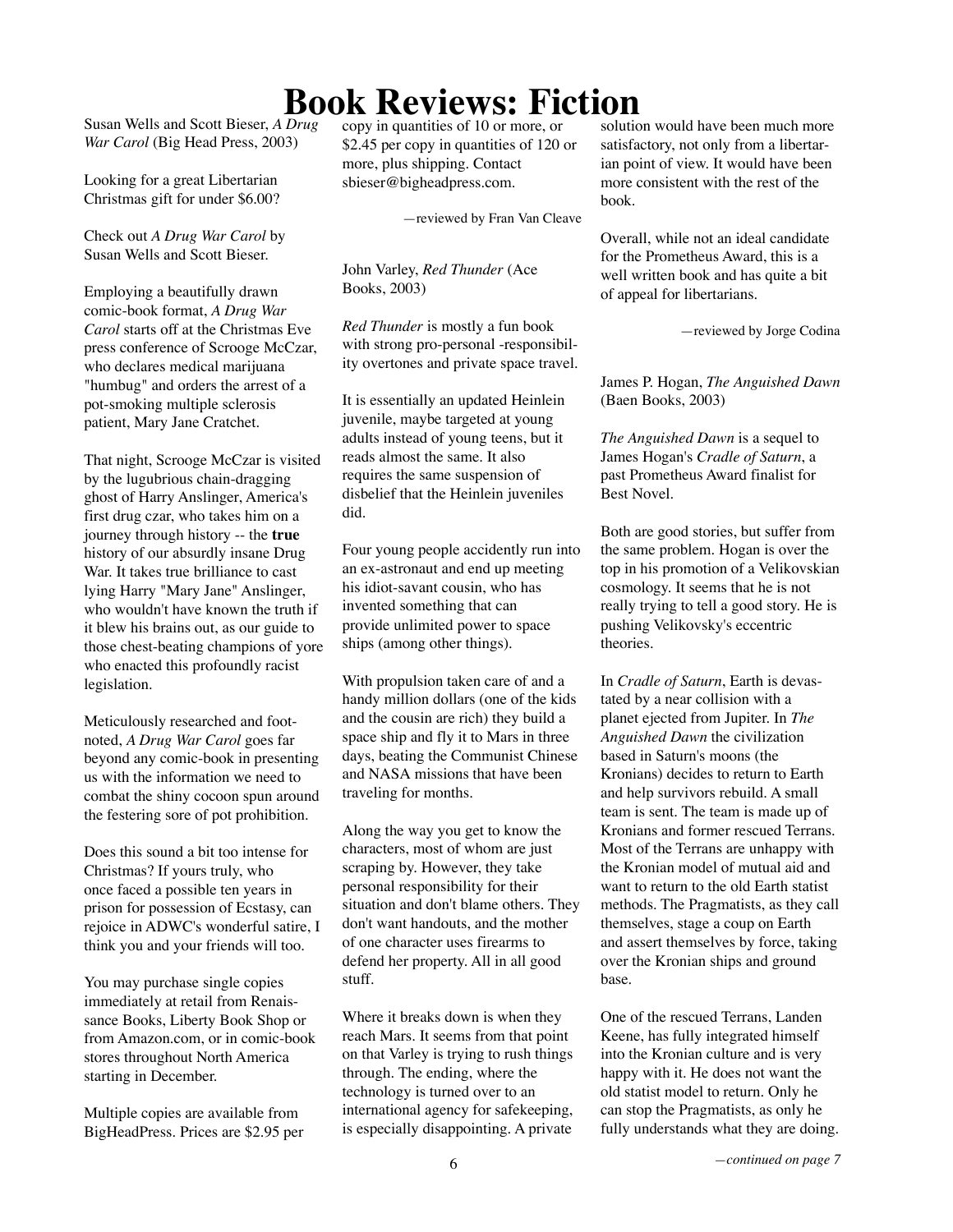The Korians are hopelessly confused as they have never dealt with coercion before. They don't understand what is happening.

Keene must somehow solve the problem without resorting to the Pragmatist methods of force and compulsion. Unfortunately, in my opinion, the solution is a copout.

The other sub-text is Peter Kropotkin's *Mutual Aid*, which is explicitly mentioned in the book. As this isn't pushed anywhere near as hard as Velikovsky, it actually works. The description of a voluntary society based on the concept of mutual aid instead of direct competition and compulsion is interesting and believable, up to a point.

The concept of respect as currency is especially appealing. If anything, I wish Hogan had developed these ideas further. His description is shallow. For example, how are scarce goods, such as housing, allocated? This type of voluntary system raises a lot of interesting questions. Unfortunately the book neither asks nor answers them.

—reviewed by Jorge Codina

F. Paul Wilson, *Gateways* (Forge, 2003)

Repairman Jack's adventures don't skirt the fantastic -- they hang ten on it, written in clear, transparent prose celebrating an utterly believable free man. What a pleasure it is to see such an interesting hero who acts on principle, takes responsibility, and makes justice happen.

In this novel, Jack flies to Florida to be with his father, now in a coma after an auto accident. Jack deals with post-9/11 airport security in his own inimitable way: smuggling a weapon aboard the plane and making humorous observations: "When did 'wand' become a verb?"

In Florida, Jack discovers that his dad was the target of a hit-and-run, and that other residents of his senior community, Gateways South, have died under strange circumstances. Gateways South impinges on the Everglades … or maybe it's the other way around.

A young woman named Semelee who lives in the swamp with her peculiar tribe senses that Jack has arrived, and the Otherness kicks into gear. Off we go for a wild ride. A neighbor of Jack's dad named Anya is a fascinatingly eccentric character, and involved in the plot up to her earlobes.

Jack's strategies in seeking answers and justice for his father, and in preventing further harm to him - along with other characters Jack has formed a bond with -- are deeply felt as well as profoundly libertarian. Jack's relationship with his dad, who has more in common with him than either of them realized, emerges into a respectful connection, one I find far more compelling than exquisitely nuanced emotional reminiscences or paeans to the 'faith of our fathers.' It's about doing the right thing.

—reviewed by Fran Van Cleave

Terry Goodkind, *Naked Empire* (TOR Books, 2003)

*Naked Empire* by Terry Goodkind is the eighth book in the "Sword of Truth" series. It is a fairly typical Sword and Sorcery novel. The hero, Richard Rahl, with a company of brave companions is on a quest to defeat a great evil. They have many trials and make surprising discoveries along the way. Of course, since this is a series the great evil is not defeated. A battle is won, not the war. The series will go on.

One of the things discovered is a previously hidden empire. The magic barrier that shielded the hidden empire has come down, exposing it to the outside world for the first time in

3000 years. The people in there don't know how to recognize evil because their philosophy, being completely relativistic, does not accept that evil exists. They believe that people are not evil, just misunderstood. These people have been invaded by the great evil, which is destroying their land, raping the women, killing people, etc. Since they can't accept the existence of evil, they can't fight it. They turn to Richard for help.

Discovering their completely anti-life philosophy, Richard gives them several speeches worthy of John Galt and puts them on a rational, moral, life affirming, path. He also identifies some of his own anti-life behaviors and corrects those. Richard converts the people much too easily and he wins his battles much too easily. But this is typical of the genre.

Other than this and a few other minor complaints, it's not a bad book, and it has a strong Libertarian/Objectivist message.

—reviewed by Jorge Codina

David Brin and Scott Hampton, *The Life Eaters* (DC Comics, 2003)

In 1986, David Brin published "Thor Meets Captain America," an alternate history in which American soldiers faced the Norse gods, necromantically summoned by mass human sacrifice to aid the Nazis during World War II. The Life Eaters both extends that story and translates it into a different medium, the graphic novel. I believe this is David Brin's first comic book script; but his use of the medium is consistently effective, and Scott Hampton's art well suits the grim world Brin describes.

This story explores one of Brin's recurrent themes: the dangers of those who consider themselves raised above human beings, entitled to spend human lives for their own higher purposes. In this setting, they are gods, or purported gods, empow-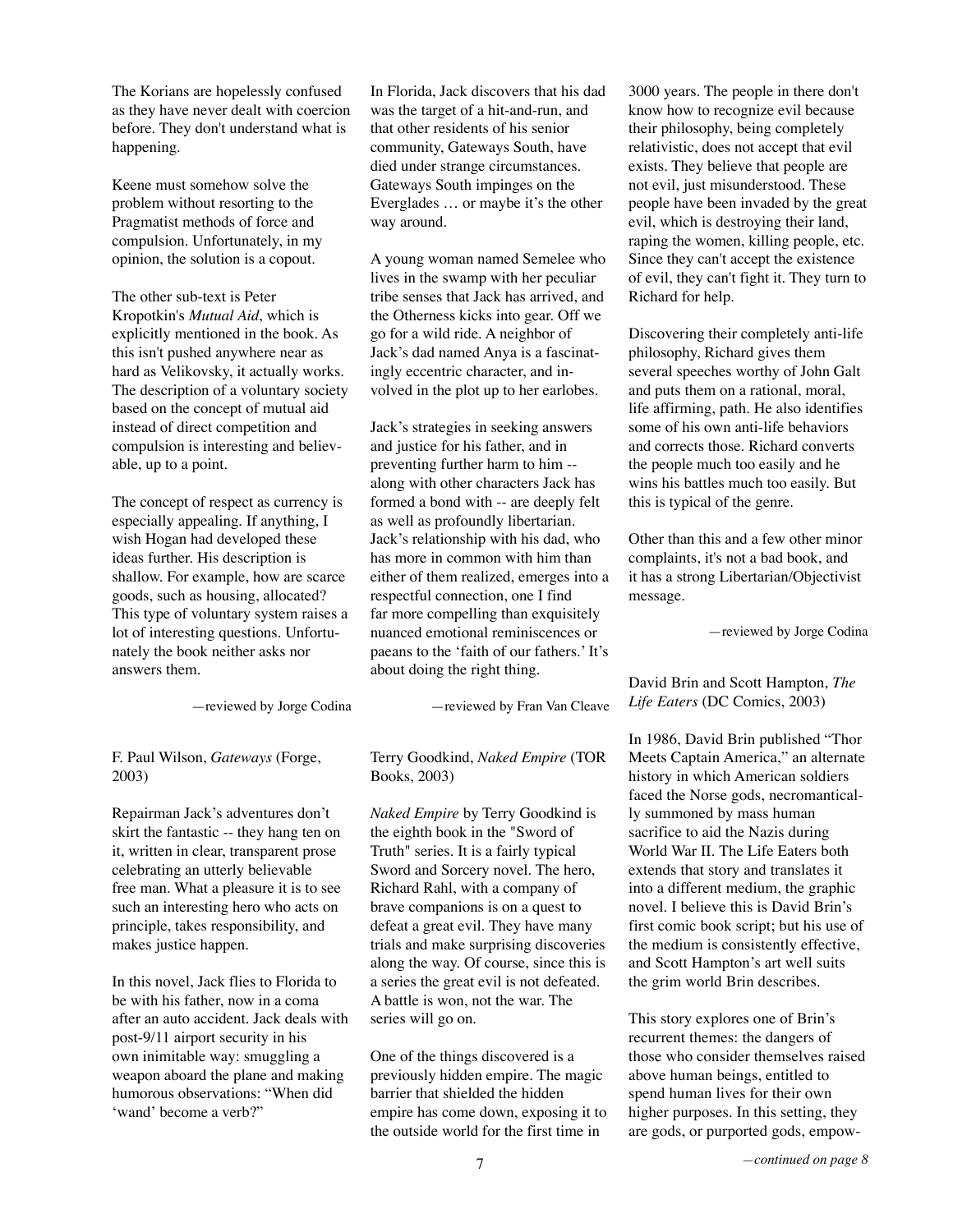#### *continued from page 7—*

ered by human sacrifice. Brin envisions an alliance of Muslims, Christians, and Jews as a central element in the opposition to them, one looking back to the Old Testament's prohibition of human sacrifice. Gods and aristocrats may be fascinating, Brin suggests, but giving in to that fascination is a fatal mistake (much the same point that Terry Pratchett makes in Lords and Ladies, where the witches of Lancre battle the allure of the elves).

But to battle such superhuman forces, Brin's heroes need to assume superhumanity themselves – and after all, this is a comic book, the home of the superhero. But Brin's defenders of humanity have an important difference: after their victory, they put off their superhumanity, returning to human life, a climax much like that of Vernor Vinge's classic "True Names."

"Thor Meets Captain America" was one of Brin's best stories, partly because it's an idea he's passionate about. The Life Eaters grows out of that same passion. And it's one that many readers of Prometheus may view sympathetically, whether they're long-time fans of graphic novels or The Life Eaters is their first encounter with the form. Brin finds the concept of superheroes imaginatively appealing, but ultimately he concludes that human beings must save themselves and not turn to superior power for protection—and that's a clearly libertarian message.

—reviewed by William H. Stoddard

Neal Stephenson, *Quicksilver* (Harper Collins, 2003)

The book *Quicksilver* is the latest by Neal Stephenson, and takes place in the same "universe" as his book *Cryptonomicon* but hundreds of years earlier. It is the first of a three-part epic he calls *The Baroque Cycle*. The next two books in this ambitious series are *The Confusion* and *The*

#### *System of the World*.

In *Quicksilver*, Stephenson introduces characters such as Daniel Waterhouse, an ancestor of the Randy and Lawrence Waterhouses of *Cryptonomicon*, a mysterious man named Enoch Root, and historical characters such as Isaac Newton, Gottfried Wilhelm Leibniz, and William Prince of Orange. The book covers much of the early scientific revolution, discusses various efforts to use machinery to perform calculations, goes into some detail on early ciphers and cryptography, and reflects at great length on the perks of monarchy.

We are left with a number of loose threads at the end of the first book, just as it should be. For example, Daniel Waterhouse is returning to London in 1713, ostensibly to bring peace between Newton and Leibniz over the invention of calculus. Yet, the dread pirate Blackbeard has taken an interest in Daniel's trip, and seeks to take him captive - which suggests there may be more to Daniel Waterhouse than has yet been revealed.

*Quicksilver* is a very thick book, but the reading is quite lively. It moves from one sequence to another, follows multiple threads of story, and gives an excellent picture not only of the time and people, but also of the culture which preceded the great revolutions for individual liberty (USA 1776, France 1789). Moreover, it is a fascinating look into the lives of historical scientists such as Hooke and Newton, men who had their own foibles.

Some of the freedom related issues it handles include the history of religious freedom in Holland, England, and France, the cultural acceptance of gentlemen going about armed, and the difficulties for those not of gentle birth gaining liberty or justice. It is also a fascinating look at some of the difficulties Europe had with coinage over the years, especially with clipped, debased, and devalued

national coins.

Stephenson points out that a man with a sword (who was otherwise appropriately attired) was taken for a gentleman. It was fitting and proper for men to go about armed, because it was their duty as gentlemen to uphold the law and defend the realm. Clearly, postmodern culture has fallen away from this tradition, to our detriment.

Some of the most enjoyable scenes in the book have to do with monarchs getting their heads chopped off, getting their infected hemmorhoids removed, or having the lively attentions of the female protagonist. Among the monarchs we meet in passing are Charles I, Oliver Cromwell (whose role as Lord Protector was effectively monarchical - he even tried to make it hereditary to his son), Charles II, James II, of England, William of Orange and his wife Mary, Louis XIV. The honor and integrity of these men varies a great deal, and Stephenson takes them to task for their shortcomings.

Possibly the most important issue in the book as regards freedom is the institution of slavery. Stephenson points out that in the 17th and 18th Centuries, many European men and women were captives and slaves in the Ottoman Empire as well as in the New World. Slavery was never exclusive to black Africans, and was a horror perpetrated on whites and other groups right along. The attitudes toward slaves and people in related condition such as serfs are captured very well and should be instructive to those seeking to understand their own destiny under a police state.

You should read this book because it is a lot of fun, because it has a lot to explain and illuminate, and because it is going to be a classic trilogy with a length and stature to match *The Lord of the Rings*. I can hardly wait for the next installment.

—reviewed by Jim Davidson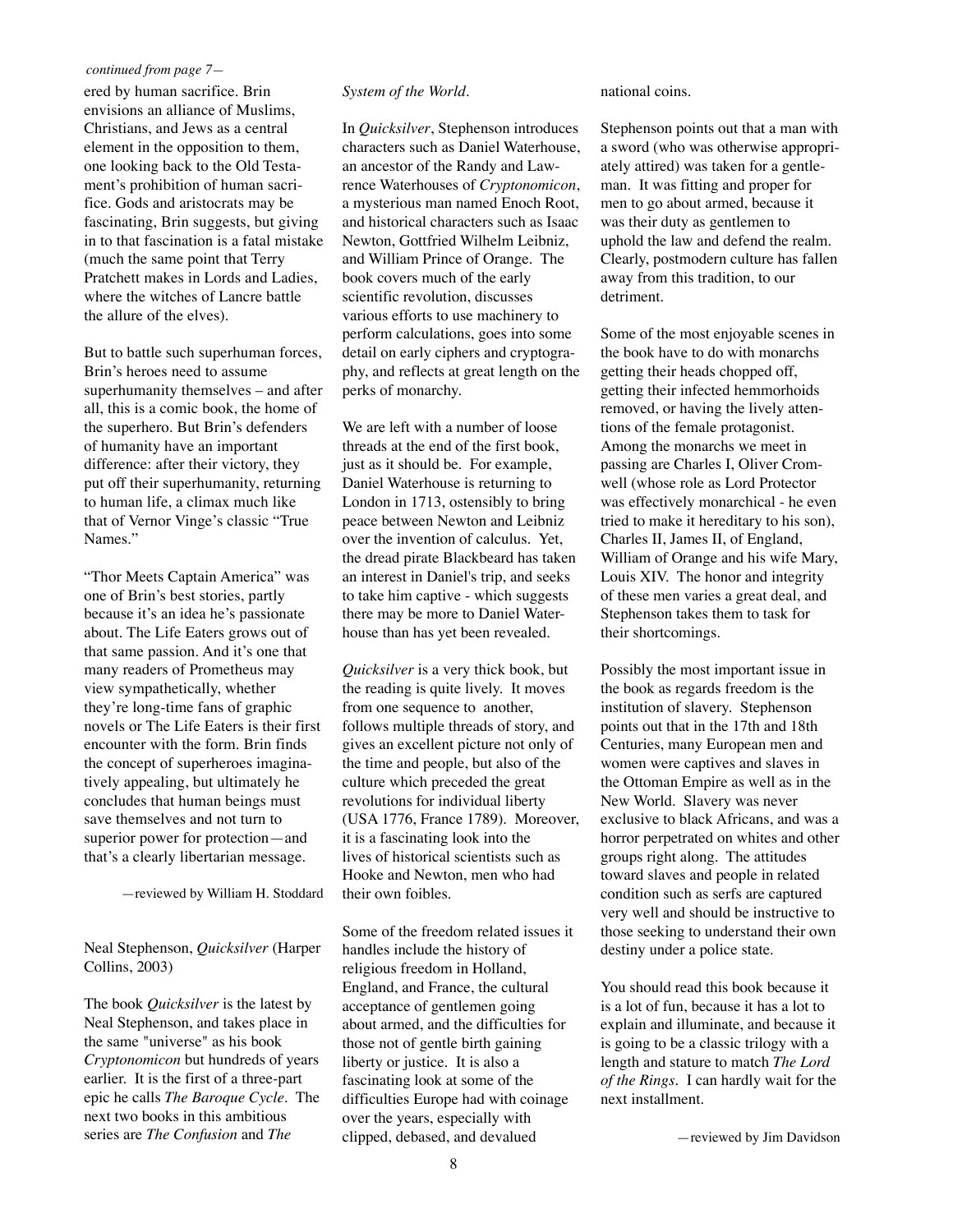Tom Kratman, *A State of Disobedience* (Baen Books, 2003)

To read the first few chapters online just go to: http://www.baen.com/chapters/ W200312/0743471709.htm?blurb

As a child I was an unapologetic fan of the Saturday afternoon matinee, swashbuckling adventure, rousing shoot em ups, in short the sort of films boys like.

I unapologetically like Tom Kratman s first novel *A State of Disobedience* for many of the same reasons. The novel set in the near future is a tale of the next American revolution.

From the obligatory inside flyleaf: It s time to remember the Alamo-Again! They feel our pain? Do they? 2060 in the so-called United States of America. A Body Politic transformed into a bloody state for partisan revenge and state-controlled terror. One President vying for dictatorial power. One mild manner governor determined to stop the madness, yet not sacrifice democracy in the process. Did they feel it when they roasted twenty-six of our children alive in a storm shelter? Did they feel it when they blasted us to bits with their gunship rockets and machine guns? Like George Washington and Abraham Lincoln before her, Juanita Seguin is a leader slow to anger. But, like them, once pushed to the limit, she is indomitable in her resolve- and relentless in the fight for freedom. Feel our pain? They will soon feel our rage! Welcome to the Second American Revolution. You re in for the fight for your life.

This is the sort of novel that will appeal more to conservatives and populists and less to doctrinaire libertarians as Kratman s work is decidedly pro-life. Yet I ve seldom come across a work more pro-gun than this one and he understands and gives life to the notions of religious freedom and the first amendment.

Of particular satisfaction is Kratman s correct use of military nomenclature and detailed descriptions of the firearms being used, a departure from the usual Saturday afternoon matinee. I ve read countless books and watched numerous movies where the suspense is ruined by inaccurate or implausible technology or jargon used incorrectly. Kratman who now works as an attorney has been an Army Infantryman for most of his adult life.

*A State of Disobedience* has various thinly veiled references of police state atrocities of recent vintage. Everything from the assault of the Branch Davidians in Waco to our government s inane reverence of political correctness is lampooned. The American President, Ms. Wilhelmina Rottemeyer bears an uncanny resemblance to Hillary Clinton which is not an accident or coincidence.

Central to the story and the catalyst that causes the revolution is the FBI s raid on a Catholic mission. The government had passed laws of emotional terrorism which were then used against those who protest abortion. The scene below is taken from chapter 3 where the FBI s lead agent by the name of Musashi, a reference to Ruby Ridge killer sniper Lon Horiuchi? Horiuchi if you remember was the FBI s hostage rescue sniper who shot the unarmed Vicki Weaver in the head while holding her infant child in the 1992 Ruby Ridge, Idaho standoff. I found this particular passage which details the response of Elpidia and Miguel, two children being helped at the Catholic mission well worth the cost of the book.

Just outside the door, Musashi and his team halted. Though readied, their knocker was placed to the ground.

Musashi reached up a hardened hand and knocked briskly, twice. Sister Sofia turned away from the two priests, likewise turned the inside door knob and asked, Who is She didn t have time to finish as Musashi s assistant pushed her roughly aside. In burst the agents. FBI! FBI! Hands in the air, they shouted. What is the meaning of this? Montoya demanded.

This is God s place. You have no right here. Musashi didn t answer immediately.

Scanning the area quickly his eyes came to rest upon a quailing Father Flores. We re here for him. Stay out of the way and nobody gets hurt. I ll get hurt, Jor ge, Flores reminded with trembling voice. Montoya looked at Musashi, measuring him. The agent reminded the priest of certain Viet Cong he had known in the past, however brief such acquaintance may have been. Montoya looked and knew then that Flores did not exaggerate. He was a dead man unless given sanctuary. You will take nobody, Montoya announced, interposing himself between Flores and the FBI. Musashi snorted at the idea of some silly old man trying to gainsay him and began to push the obviously injured and ailing priest out of the way...And found himself, breathless and stunned with his back against the thick adobe of the mission walls. Instinct long honed took over. Musashi s right hand leapt towards his left breast.

\* \* \*

In their darkened alcove, Elpidia and Miguel stopped instantly as the main door smashed inward and three strangers entered with shouts and alarm. A fourth remained, faintly perceived, by the mission door. While the girl s hands merely tightened on her small caliber rifle, the boy instinctively unslung and drew his shotgun to his shoulder. He took a general aim, muzzle pointed downwards. Miguel had had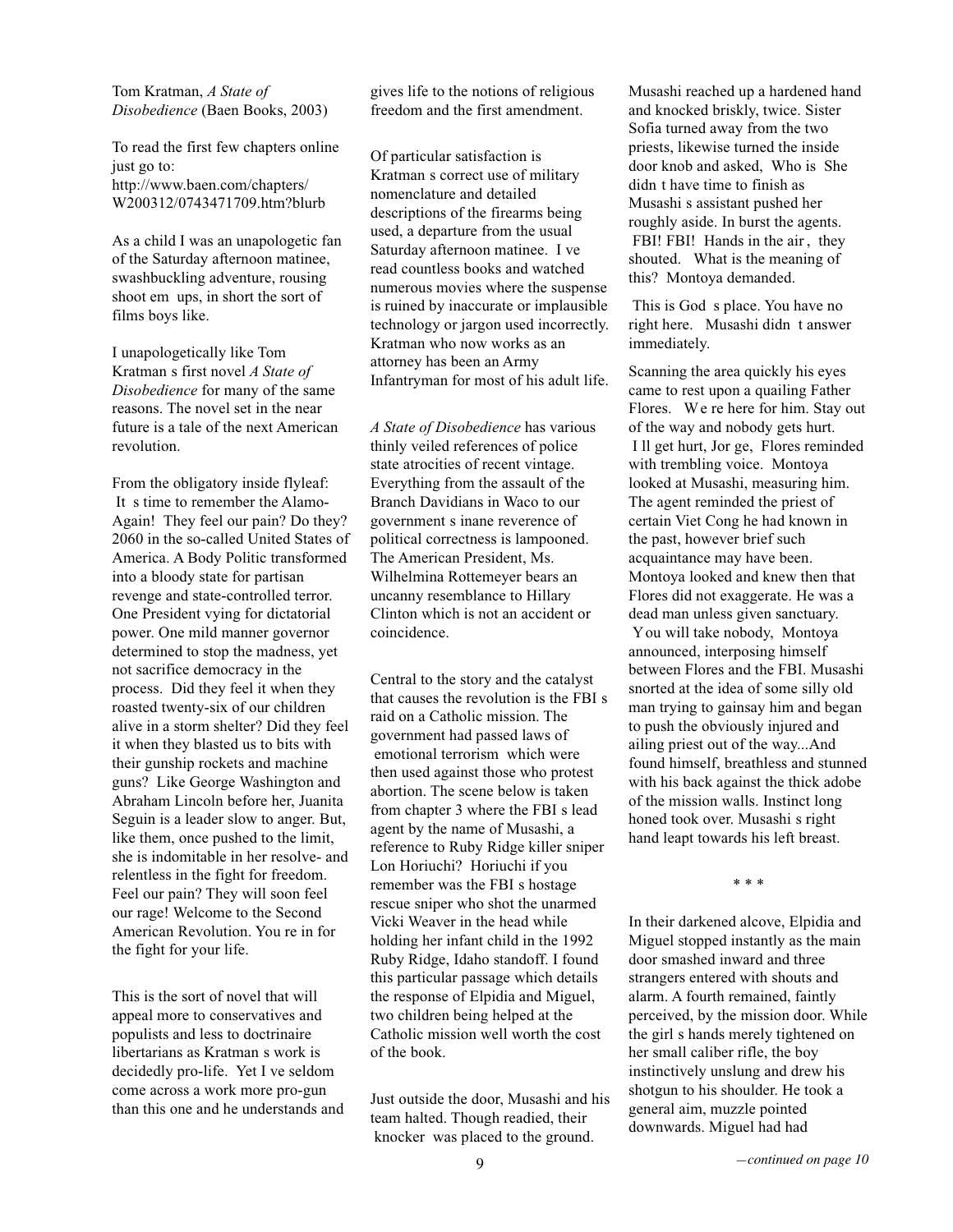#### *continued from page 5—*

California, where he lived the rest of his life, except for two years in Las Vegas. Our automobile journey west with two other libertarians (Bob "Kedar" Cohen and Andy Thornton), in July and August 1975, took us to the Rivercon science fiction convention in St. Louis and to the home of science-fiction magazine publisher Richard E. Geis in Portland, before we arrived in Los Angeles on August 10, 1975, where we spent our first night sleeping on the apartment floor of Dana Rohrabacher, Sam's libertarian mentor, and now a U.S. Congressman from Orange County, California. Even today Dana still speaks fondly of Sam's genius and imagination.

Dana introduced us to Chris Schaefer, who managed an apartment complex in Long Beach. This became the AnarchoVillage (named after Sam's recent six-floor walk-up apartment on East 11th Street in NYC, which he'd dubbed the AnarchoSlum), and we lived two apartments away from each other until 1984. Many, many days were spent collating, folding, stapling, and mailing out magazines (many with articles of mine) with eating and drinking afterwards. When I was broke in those days, Sam was

always happy to pick up the check and lay a "meal ob" on me, a concept we got from Eric Frank Russell's libertarian SF novel, *The Great Explosion*.

A few years later I returned the favor when I set Sam up in an apartment he dubbed the AnarchoVilla, on Overland Avenue in Culver City. That apartment was production central for my book publishing. Sam was the production backbone and book designer for every book that came out from Pulpless.Com and a talented graphic artist for many of the covers.

He is survived by his 13-year-old son, Samuel Konkin IV, his mother Helen, and his younger brother Alan. He was buried in a private service next to his father, Samuel Konkin II, in Edmonton, on March 5th. A memorial with over 100 of his many friends and admirers attending will be held in Torrance, California, on March 28th.

Sam may only have had one biological brother. But he was my brother, also, in every other sense. I would not be who I am, what I am, or where I am if it were not for Sam. With rare exception, I would not have met my

current friends, including a long list of prominent authors, starting with Victor Koman and Brad Linaweaver. If I had succeeded in becoming a writer, I would not have written any of the books I've written. I would be living an unrecognizable life in an alternate universe. I know lots of other writers who can make the same statement.

One of my last extended conversations with Sam was my using knowledge, logic, and vocabulary I learned from Sam to challenge his premise that there was no reason to consider the existence of God. At the end of that conversation, Sam was left without challenges and said that he thought I'd made a comprehensive case. If my case was correct, then Sam already knows it.

We'll resume that debate whenever Sam and I find ourselves on the same side of that Great Divide . . . and wherever that might be, as before, I am confident there will be plenty of dark beer to lubricate the philosophy.

— J. Neil Schulman

✍



#### *continued from page 9—*

dealings often quite unpleasant ones with law enforcement agencies before. Elpidia stood frozen for long moments as she watched the priest, the father she had never had, put his own body between an unshaven, unkempt man and the one who had announced he was part of

the dreaded FBI. She stood frozen as she watched the injured father pushed to one side. She stood frozen as she watched him smash his assailant s back to the wall. She watched as the FBI agent s right hand slipped into his suit. She saw, as if in slow motion, as the butt of a pistol began

to emerge. Screaming an inarticulate No! Elpidia unfroze. Her rifle flew to her shoulder and her finger to the trigger. If the range was short, the shooter was unpracticed. If the shooter was unpracticed the rifle had nine bullets still in the magazine. If the bullets were small caliber they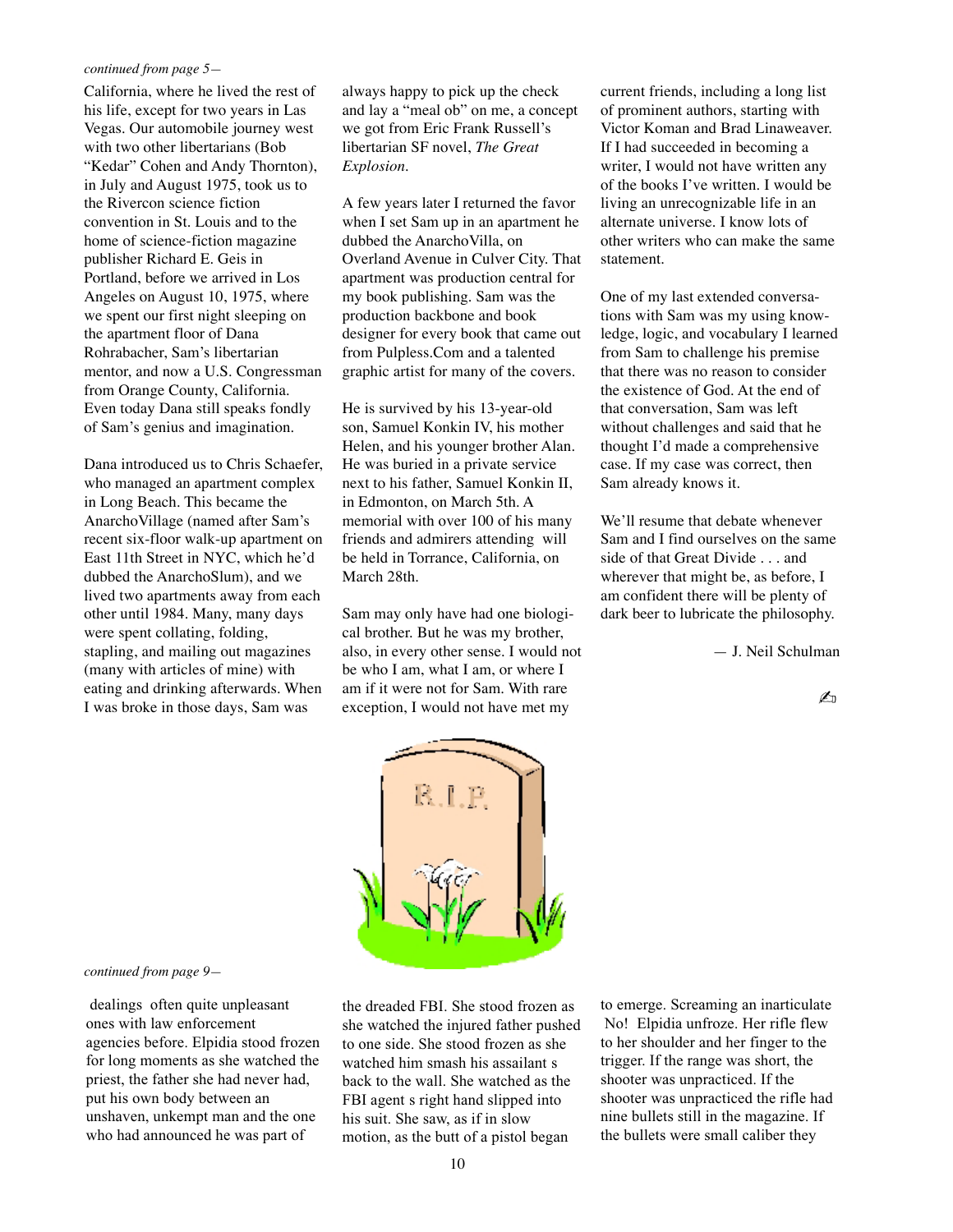were each hollow points. The muzzle of Elpidia s rifle flashed fire.

\* \* \*

Though again Elpidia aimed for center of mass, her first bullet took Musashi in the throat. The soft lead slug entered just below the Adam s apple. As it met the resistance of flesh the lead peeled back, expanding and tearing its way through larynx, meat, blood vessels and cartilage. Musashi s mouth gaped like a fish. His body shuddered from shock and pain. Rifle weaving, Elpidia struck next the agent s right collar bone, missing the rectangle of light body armor the agent wore under his suit. Under the bullet s impact, the bone shattered, casting its own splinters inward along with the fragments of lead. Musashi groaned and, letting go his pistol, reached both hands up to where his throat spurted crimson. Elpidia s third shot missed her target s right ear, but her next two punched into and through the agent s face, doing a fair job of scrambling his brain. The girl s next shot missed completely as an incredible, shocking roar exploded in front of her own face; Mogul s shotgun.

All in all I found *A State of Disobedience* a worthy first book, where the good guys win. If you want a fun romp, and your literary expectations are not too high, then I highly recommend this Saturday afternoon matinee read.

—reviewed by Freematt



# **Movie Review**

*The Lord of the Rings: The Return of the King* (directed by Peter Jackson)

With this film, Peter Jackson's version of *The Lord of the Rings* is complete and can be seen and judged as a whole. And it proves to be an impressively satisfying re-creation. The Two Towers wasn't entirely satisfactory, but *The Return of the King* seems to have gotten back on track. The result isn't perfect, but it's far better than Tolkien fans had any reason to hope for.

Some of the unsatisfactory parts come from the sheer scale of what Jackson is attempting. He had to fit the events of a thick book, plus a few chapters from the preceding book, into the narrower compass of a film. Even with nearly twice the screen time of a typical film, he ended up rushing things. The climactic movement of the story, from Frodo's captivity and the battle of the Pelennor Fields to the final confrontation with Sauron, seems to rush by in moments, with none of the long weary march across Mordor or the nervewracking wait for Sauron's next assault on the West.

At the same time, Jackson links these two movements together in such a way that the relation between them is vividly real. The viewer sees exactly how the forces of the West are engaged in a war of disinformation and covert operations against a stronger foe. This is all in the book, but Jackson brings it into focus. In fact, in general, Jackson is excellent at using crosscuts and parallel narratives to show all the events of the story as a single action.

And the nature of that action is war. That's one of the most radical things about this film: it shows the willingness to go to war as a virtue. At a key point in the film, Faramir, the surviving son of the Steward of Gondor, leads a cavalry force out to try to retake the fortress city of

Osgiliath, lately captured by Mordor, and the women of the city, one by one, throw flowers under their horses' hooves—not cheering, or expecting victory, but honoring the courage of their defenders. This kind of sentiment has become unpopular, and deservedly so, after a succession of bad and stupid wars; but Jackson repeatedly makes the point that willingness to defend oneself is a virtue, however often abused, and however regrettable the need to do so may be.

That was Tolkien's point as well, of course, despite his own losses during World War I, when, as he wrote, all but one of his closest friends died. A case can be made that the ultimate theme of *The Lord of the Rings* is elegiac. Its central figures of fantasy, the elves, are above all living embodiments of memory, immortal and unfading; and the greatest grief of their departure is the fading of that memory. Instead there remain mortal witnesses and their books. And at the end of the story, Bilbo and Frodo's departure takes them into the realm of the elves, the realm of undying memory, leaving their friends to go on living without them. The basic soundness of Jackson's judgment shows best in his keeping this seeming undramatic sequence for his conclusion.

In getting there, he left out or skipped over a lot of details. We may hope that an extended version on DVD will fill some of these in, as happened with the first two installments; among other things, the story of Eowyn cries out for full resolution, both for its own sake and as a way to dramatize Aragorn's kingship through his power to heal. But the essentials are there, and Jackson's judgment as to what was essential and what was not has averaged good enough to show that he was the right director for these films.

11  $\mathbb{Z}_0$ —reviewed by William H. Stoddard